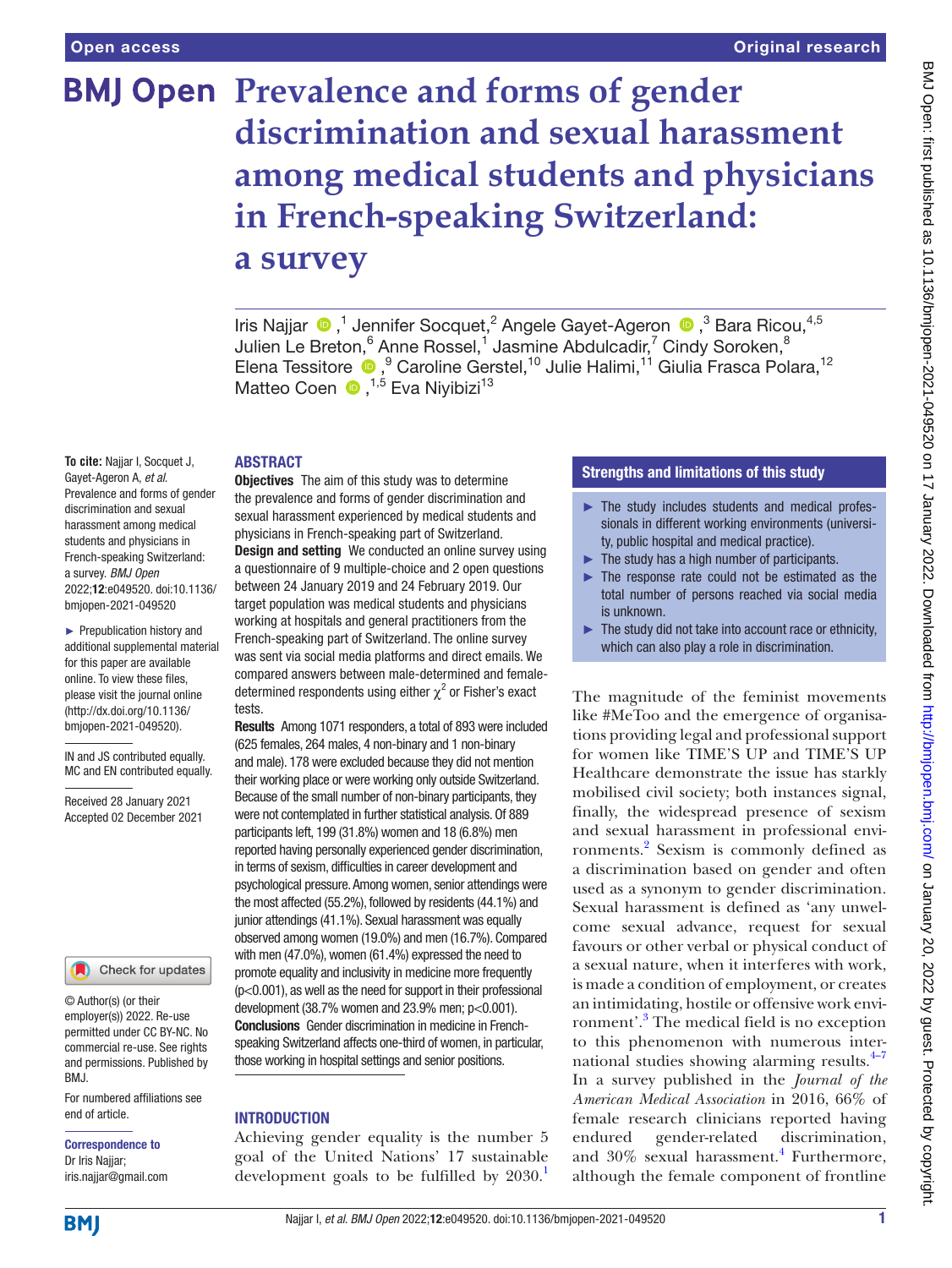healthcare workers reaches 70%, 75% of top leadership positions in academia and medical specialties are still held by men.<sup>8-12</sup> The 2019 LeanIn.Org and McKinsey survey 'Women in the healthcare industry' highlighted the influence of gender and ethnicity in the underrepresentation of women in leadership positions.<sup>13</sup> Gender pay gaps persist as pointed out by the study 'Gender pay gap in medicine' conducted by the United Kingdom National Health Services in 2019. This study found a gender pay gap of 17%, with a difference of 33% in general practitioners' practices[.10](#page-6-6) In Switzerland, the 2019 Statistics of the Foederatio Medicorum Helveticorum (Federation of the Swiss physicians) showed that 57.8% of residents are women, but only 12.8% of female physicians occupy department chairs positions. $14$  MedFem, an association of physicians working toward more equality and inclusivity in the medical field, conducted the present survey in French-speaking Switzerland.<sup>[15](#page-6-8)</sup> It is the first survey effort on sexism and sexual harassment in medicine in that country. The objectives of this study were: (1) to determine the prevalence and forms of sexism and gender discrimination endured by medical students and physicians across specialities, (2) to evaluate their needs regarding this issue and (3) to collect their opinion on the improvements needed in the future.

### **METHODS**

We conducted an online survey in French using Monkey Survey that was available from 24 January 2019 to 24 February 2019. The questionnaire was reviewed by four members of the association MedFem. Following the review, an introduction was added to make the objectives of the survey more clear, to present the association MedFem and to inform about its anonymity. It was pretested among 164 participants, and their answers were second deleted. Following the pretest, a question was added on place of practice. The questionnaire was sent on social media platforms (Facebook, LinkedIn, WhatsApp and Twitter), but direct emails were also sent to medical students of the University of Geneva and University of Lausanne from second to sixth pregaduate years, to physicians working at the University Hospitals of Geneva across different specialities (ambulatory medicine, neurology, visceral surgery, radiology, internal medicine, gynaecology and geriatrics) at the Lausanne university hospital (CHUV), to the hospitals of Neuchâtel and to members of the Delta network in Geneva, a group of general practitioners.<sup>16</sup> No reminder was send. The choice to include exclusively students and healthcare professionals working in the French-speaking part of Switzerland (Romandy) was dictated by the simplicity to use only French in the survey and to be homogeneous regarding working conditions and cultural aspects linked with the topic. Indeed, wide cultural, professional and linguistic gaps exist between the four language regions (viz, French-speaking, German-speaking, Italian-speaking and Romansh-speaking).<sup>[17](#page-6-10)</sup> The questionnaire was composed of 9 multiple-choice

questions (with multiple answer options) and 2 openended questions (questions 9 and 11) and had an estimated fill-out time of 4 min [\(online supplemental](https://dx.doi.org/10.1136/bmjopen-2021-049520)  [appendix 1\)](https://dx.doi.org/10.1136/bmjopen-2021-049520). To note, question 9 permitted participants to express their opinion on improvements needed and on remaining challenges. Question 11 allowed participants to add a general comment. Answers were categorised manually using thematic groups (13 groups for question 9, eg, part-time work, wage equality and career progression; 9 groups for question 11, eg, equality between genders, encouragement and gratitude, no comment).

All variables in the questionnaire were categorical; they were reported by their frequencies and relative percentages by category. We compared various answers to questions between respondents who defined themselves as men and those as women. We performed either  $\chi^2$  test or the bilateral Fisher's exact t test, when expected frequencies were ≤5, using the software STATA 16 IC (Stata Corp., Texas, USA). A p value of  $\leq 0.05$  was considered as statistically significant.

# PATIENT AND PUBLIC INVOLVEMENT STATEMENT

MedFem members were involved from the very beginning and during every stage of the research, that is, brainstorming, conceptualisation, method development and realisation. It is worth noticing that membership to MedFem is open to everyone interested using an online application form.<sup>15</sup> We will disseminate the results by sharing the published article via the website and Twitter account of MedFem.

# RESULTS

Of the 1071 respondents, 893 were included in our analysis. We excluded 14 respondents who were working outside Switzerland and 164 who did not mention their working place. Participants were either medical students (41.1%) or medical doctors from junior to more senior physicians (58.9%). The total number of persons reached through our survey is unknown since it was also shared via social media platforms. The response rate among general practitioners in Geneva was 207/439 (47.2%). The response rate of medical students and physicians working in the above-mentioned hospitals is unknown.

Of the 893 included participants, 625 (70.0%) were female, 264 (29.6%) male and 5 did not identify to a binary gender (0.6%) (of these, 1 identified as male and non-binary). The demographic characteristics of participants are summarised in [table](#page-2-0) 1. Because of their small number, participants who identified as non-binary where not contemplated in further analysis. Medical students were the most numerous to participate with 367/893 (41.1%) and participation decreased with seniority. Distribution of the professional position was similar between genders except for the attending position which was occupied by twice as many men than women. The workplace distribution between genders was similar: the majority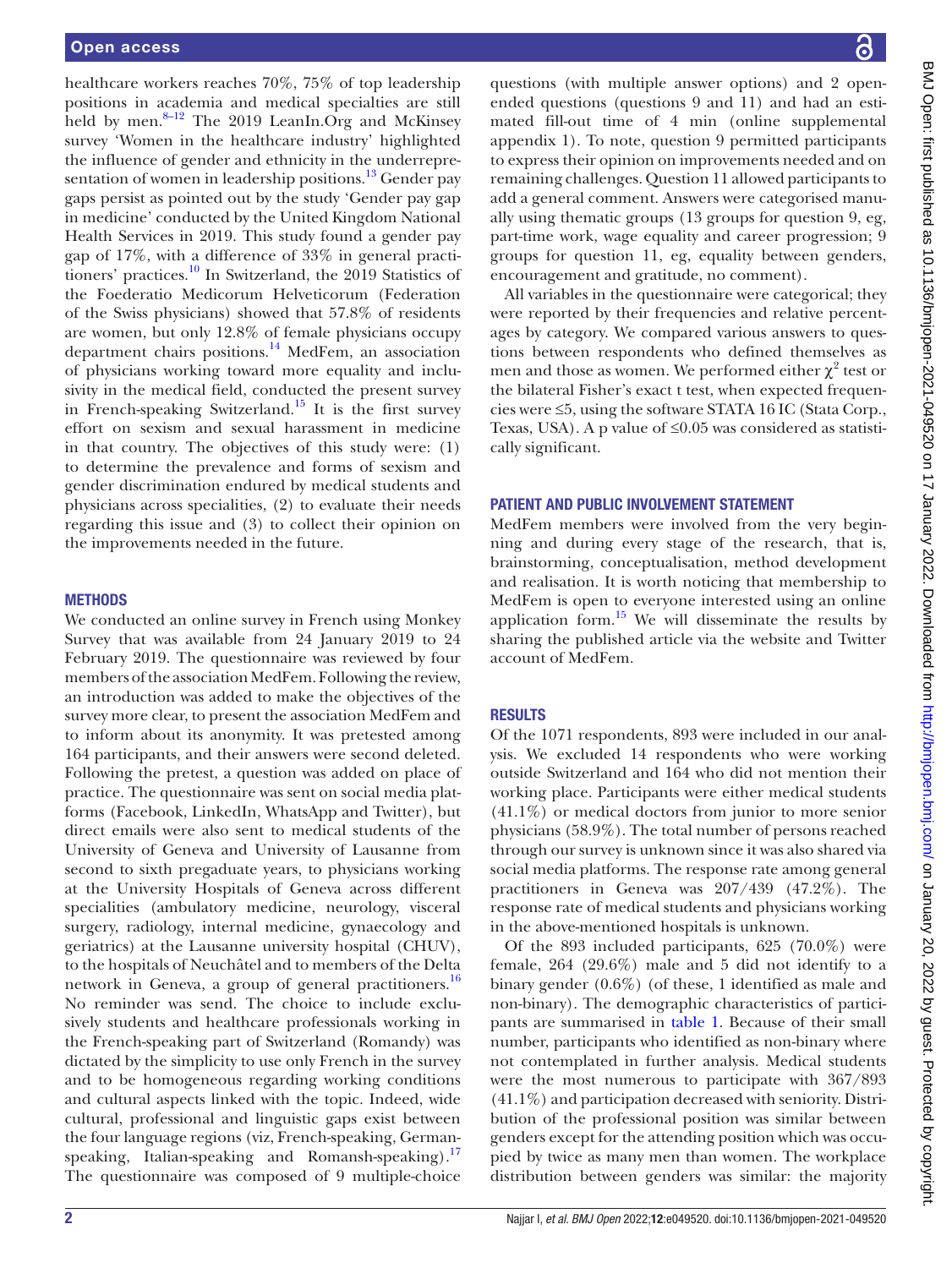<span id="page-2-0"></span>

| Demographic characteristics of participants and distribution according to professional position, workplace and<br><b>Table 1</b><br>gender |            |             |                     |            |              |
|--------------------------------------------------------------------------------------------------------------------------------------------|------------|-------------|---------------------|------------|--------------|
|                                                                                                                                            | Female     | <b>Male</b> | <b>Significance</b> | Non-binary | <b>Total</b> |
| $n$ (%)                                                                                                                                    | 625 (70.0) | 264 (29.6)  |                     | 5(0.6)     | 893          |
| Position, n (%)                                                                                                                            |            |             |                     |            |              |
| <b>Student</b>                                                                                                                             | 262 (41.9) | 102 (15.5)  | $p=0.36$            | 3(60.0)    | 367(41.1)    |
| Resident                                                                                                                                   | 118 (18.9) | 41 (15.5)   | $p=0.23$            | 0          | 159 (17.8)   |
| Junior attending                                                                                                                           | 90(14.4)   | 29(11.0)    | $p=0.17$            | 0          | 119 (13.3)   |
| Senior attending                                                                                                                           | 29 (4.6)   | 29 (11.0)   | p<0.001             | 1(20.0)    | 59 (6.6)     |
| Independant                                                                                                                                | 132(21.1)  | 64 (24.2)   | $p=0.30$            | 1(20.0)    | 197 (22.1)   |
| Retired                                                                                                                                    | 1(0.2)     | 3(1.1)      | $p=0.08$            | 0          | 4(0.4)       |
| Workplace, n (%)                                                                                                                           |            |             |                     |            |              |
| Public hospital                                                                                                                            | 356 (57.0) | 146 (55.3)  | $p=0.65$            | 0          | 502 (56.5)   |
| Private hospital                                                                                                                           | 11(1.8)    | 4(1.5)      | $p=1$               | 1(20.0)    | 16(15)       |
| Outpatient clinic                                                                                                                          | 137 (21.9) | 70 (26.5)   | $p=0.14$            | 1(20.0)    | 207 (23.3)   |
| Other                                                                                                                                      |            |             |                     |            |              |
| University                                                                                                                                 | 130 (20.8) | 48 (18.2)   | $p=0.37$            | 2(40.0)    | 178 (20.0)   |
| Not working                                                                                                                                | 10(1.6)    | 2(0.8)      | $p=0.53$            | 0          | 12(1.3)      |
| Other                                                                                                                                      | 12(1.9)    | 7(2.7)      | $p=0.49$            | 0(20.0)    | 19(2.1)      |
| n, number of persons.                                                                                                                      |            |             |                     |            |              |

worked in public hospitals, followed by outpatient clinics and universities. Most participants had less than 5 years of professional experience. Compared with men, women reported having less professional experience [\(figure](#page-2-1) 1).

Among participants, 217/889 (24.4%) reported that they had suffered acts of discrimination, sexism or gender inequalities. Of these, 199/625 (31.8%) were women and 18/264 (6.8%) were men (p<0.001) [\(figure](#page-2-2) 2). Among women, senior attendings (médecins adjoint·e·s) were the most affected with 16/29 (55.2%), followed by residents (médecins internes ou assisent·e·s) with 52/118 (44.1%) and junior attendings (chef·fe·s de Clinique) with  $37/90$  (41.1%) ([figure](#page-3-0) 3). The same proportion of women (166/625; 26.6%) and men (73/264; 27.6%) reported having witnessed acts of sexism and discrimination or gender inequality (p>0.05) (not shown in figure). Male residents, junior and senior attendings witnessed acts of discrimination, sexism or gender inequality more frequently compared with their female peers, the difference being statistically significant among residents [\(figure](#page-3-1) 4). When the question was raised differently ('In



<span id="page-2-1"></span>Figure 1 Distribution of participants according to gender and work experience. \*p<0.05; \*\*\*p<0.001.



<span id="page-2-2"></span>Figure 2 Participants victim of discrimination, sexism or gender inequalities according to gender. \*\*\*p<0.001.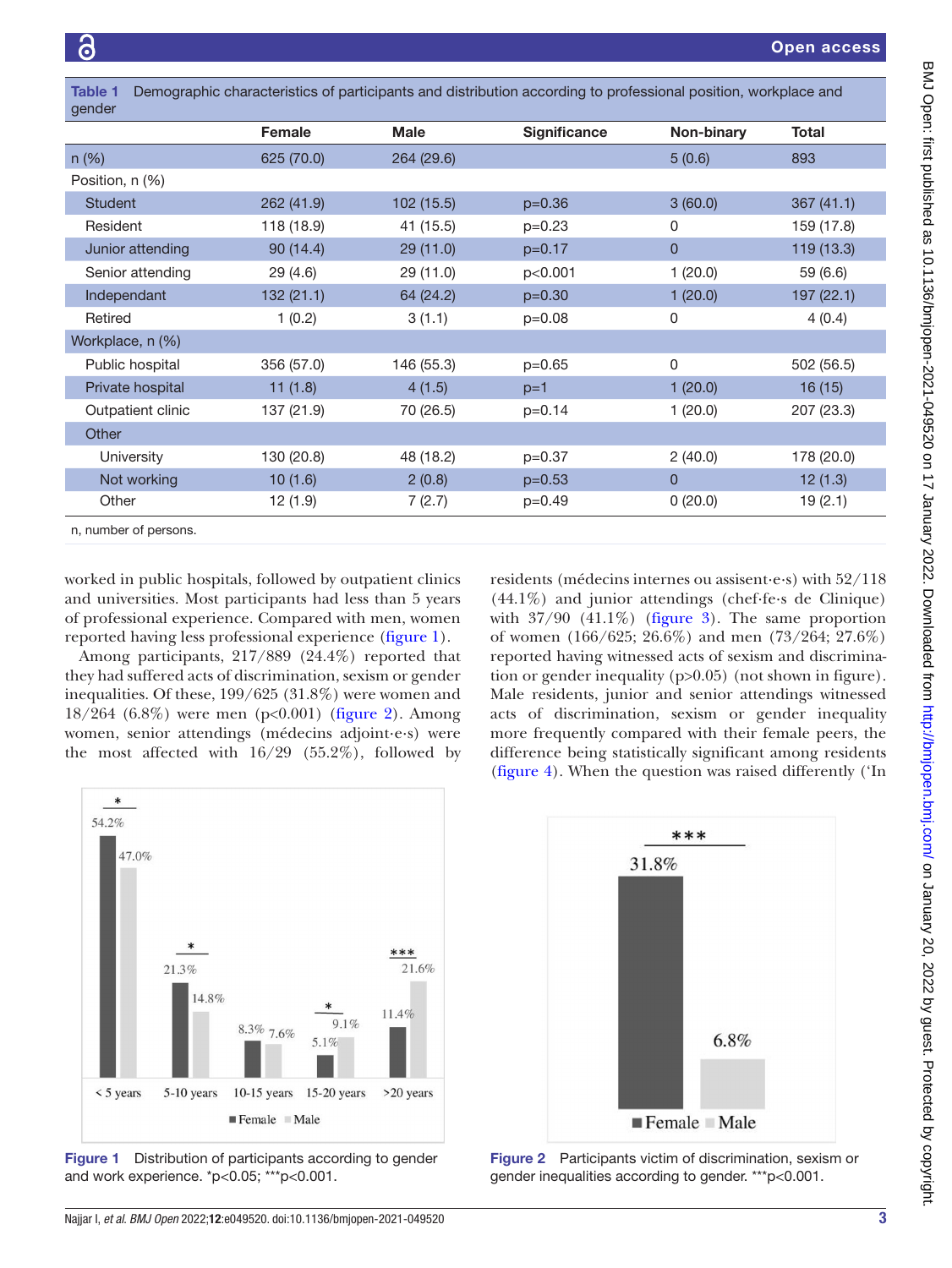

Figure 3 Victims of discrimination, sexism, gender inequality according to professional position and gender. \*\*\*p<0.001.

your opinion, what problems have you observed?'), the proportion of total participants that reported having observed acts of sexism increased to 365/889 (41.1%), with no statistically significant difference between genders  $(p=0.4)$  [\(figure](#page-4-0) 5).

Compared with men, significantly more women reported difficulties in career development (p<0.001), discrimination in hiring and working conditions (p=0.002), non-respect of maternity laws (p=0.003) and difficult access to research opportunities (p=0.01) as shown in [figure](#page-4-0) 5. Among participants, 119/625 (19.0%) women and 44/264 (16.7%) men had observed sexual harassment (p>0.05). Twice as many men reported having detected no problems (88/625 (14.1%) women and 75/264 (28.4%) men; p=0.004) ([figure](#page-4-0) 5) and not feeling concerned (48/625 (7.7%) women and 40/264  $(15.1 \%)$  men; p<0.001) (not shown in figure). On the

<span id="page-3-0"></span>other hand, a higher proportion of men than of women indicated supporting initiatives to change medical culture (398/625 (63.7%) women and 188/264 (71.2%) men; p=0.03) (not shown in figure).

Although both women and men perceived the promotion of equality and inclusion in medicine as the most important need, a significant gender difference was observed ([figure](#page-4-1) 6). Women expressed statistically significantly more frequently the need to be supported in their career development  $(p<0.001)$  and to gain knowledge about their rights and have them respected more frequently  $(p<0.005)$  [\(figure](#page-4-1) 6). Statistically significantly more men reported having no particular need (p<0.001) [\(figure](#page-4-1) 6).

Three hundred and fifty nine out of 625 women  $(57.4\%)$  and  $146/264$  men  $(55.3\%)$  replied to the open questions. Compared with men, new aspects that were

<span id="page-3-1"></span>

Figure 4 Witnesses of discrimination, sexism and gender inequality according to professional position and gender. \*p<0.05; \*\*p<0.01.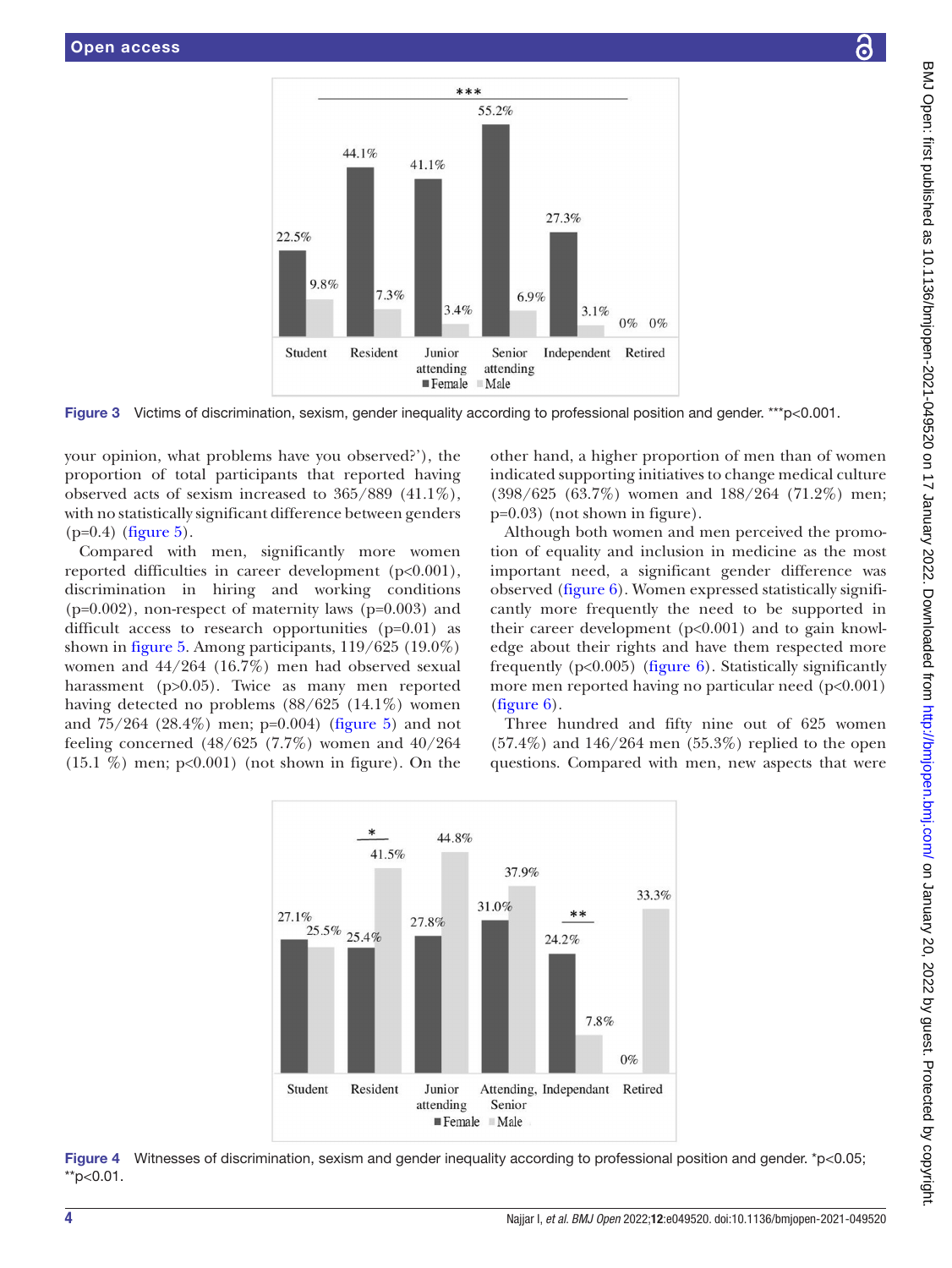

Figure 5 Problems observed by participants according to gender. \*p<0.05; \*\*p<0.01; \*\*\*p<0.001.

more frequently highlighted by women, that had not been referred to in the survey, were the necessity of parttime work (60/359 (16.7%) women and 10/146 (6.8%) men; p=0.004), wage equality (44/359 (12.3%) women and  $5/146$  (3.4%) men; p=0.002) and equal opportunities in career progression with, among others, appointment of more women in leading positions (63/359 (17.5%) women and 13/146 (8.9%) men; p=0.01). Five out of 359 women (1.4%)—but no men—referred to the notion of 'glass ceiling'. Men highlighted mostly the importance of respect, communication and exchange between genders (37/359 (10.3%) women and 24/146 (16.4%) men; p=0.9) and the need to promote equality in a broad sense (55/359 (15.3%) women and 23/146 (15.8%) men; p=0.9). Women and men reported the need to improve paternal leave laws equally (27/359 (7.5%) women and  $10/146$  (6.8%) men; p=0.8).

# <span id="page-4-0"></span>**DISCUSSION**

To the best of our knowledge, this study is the first to assess the extent of gender-related discrimination in the medical community of French-speaking Switzerland. Our study shows that discrimination, sexism and gender inequality in medicine affects one-third of women (31.8%) and a small portion of men (6.8%). Interestingly, gender discrimination and sexual harassment were witnessed by women and men equally, thus demonstrating the general awareness of the issue. Recent studies conducted among research clinicians and emergency physicians in the USA, in turn, reported higher rates of gender discrimination than in our study reaching 66.3% (research clinicians) and 62.7% (emergency physicians) in women and  $9.8\%$  and  $12.5\%$  in men.<sup>4 18</sup> The overrepresentation of medical students in our study (40.9%), reporting less gender discrimination (22.5% in female students and



<span id="page-4-1"></span>**Figure 6** Needs of participants according to gender.  $p<0.05$ ;  $p<0.01$ ;  $p<0.001$ .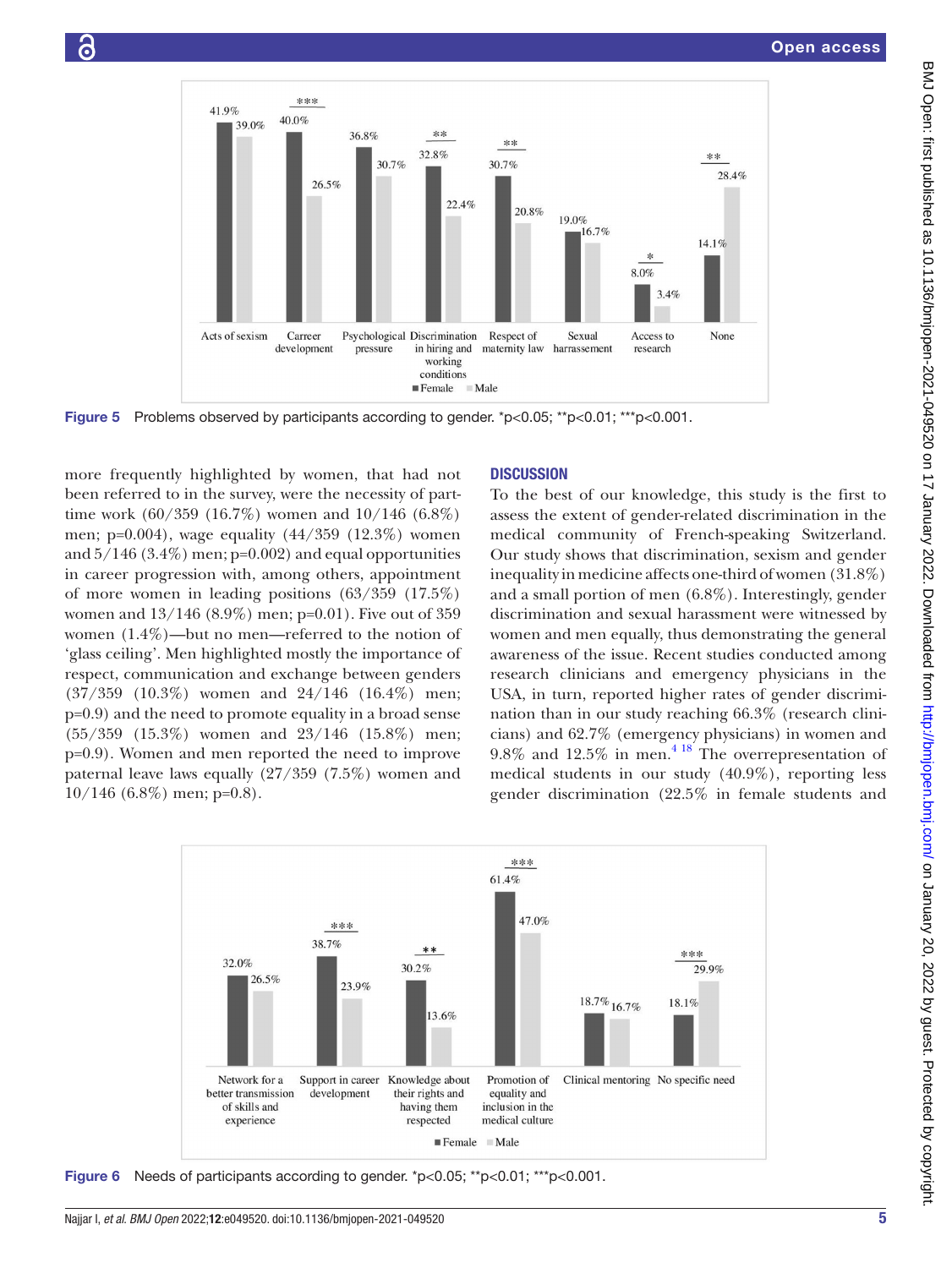9.8% in male students) compared with senior attending physicians (55.2% for female responders vs 6.9% for male responders) could partly explain these differences. Cumulative work experience only partly explains why female senior attendings report the highest incidence of gender discrimination. In fact, women working in an independent medical practice with a seniority comparable to junior or senior attending physicians reported only 27.3% of gender-related discrimination. These findings suggest that female attending physicians working in hospitals in French-speaking Switzerland are the most affected by gender discrimination and sexism. Addressing this issue is crucial as gender discrimination was shown to have long-lasting consequences on victims' well-being, from decreased self-confidence and burnouts to prompting professional reorientation or a change in medical specialisation.<sup>14–17</sup>

Recent studies carried out in Germany found an alarming rate of physicians (76.1% of women and 61.6% of men) and medical students (59.8%) that reported having experienced acts of sexual harassment.<sup>[19 20](#page-6-11)</sup> In the present survey, participants were not asked if they had experienced acts of sexual harassment, but rather if they had witnessed this kind of acts; the reported rates were much lower (19.7% of women and 16.7% of men) compared with that of the German studies. The higher incidence might be explained by the wider definition of forms of sexual harassment used in the German studies, ranging from degrading speech to sexual assault. Since our survey did not clearly define what could be classed as sexual harassment, milder forms (eg, verbal misconduct) might have been underreported by participants. Considering the disparity to the findings in Germany, further studies are urgently needed to assess the true extent of sexual harassment in the Swiss context.

When asked about the problems they faced, female participants reported problems in career progression, in the enforcement of maternity laws, as well as discrimination in hiring more frequently. This could explain at least in part the scarcity of women in senior positions in our study demographics. In the 'open-ended question' section of the survey, a few women used the metaphor of the 'glass ceiling' to describe the invisible barrier hindering women from accessing high responsibility positions despite having skills similar to their male peers.<sup>21</sup> The 'sticky floor', in turn, is an analogous hindrance encountered at an earlier career stage. The needs more frequently expressed by female respondents (ie, support, mentoring, sponsorship in professional development, networking, knowledge and respect of their rights) also reflect the problems reported.

It is noteworthy that a majority of both female and male participants expressed the need to promote equality and inclusion in the medical field as well as their support for initiatives that contribute to these goals. The feminisation of the medical profession in Switzerland, with a 50% increase in female physicians in the last 10 years, has clearly not been sufficient to stop gender discrimination,

even if the importance of diversified teams in terms of gender and the equivalent-to-superior competence of women physicians has been demonstrated.<sup>14 22-24</sup> A recent publication of the *New England Journal of Medicine* suggested that reframing gender bias and harassment as ethical issues in academics could help passive bystanders become active upstanders that have a professional and ethical duty to speak up and intervene when such acts occur[.25](#page-6-13)

# **LIMITATIONS**

Due to the use of distribution via social media, the response rate could not be precisely estimated and the generalisability of the results should be considered with caution. The number of answers (1071) obtained is, nevertheless, important and we have a large panel of healthcare professionals and medical students who participated. A second limitation is the potential selection bias since the respondents might be those who were sensitive to the theme beforehand. This survey did not address other discrimination factors such as ethnicity, sexual orientation or religion. Nor did it assess who the perpetrators of gender discrimination or of sexual harassment were. A recent German study showed that the more severe forms of sexual harassment like forced physical contact were carried out by patients while sexual assault came mainly from staff and supervisors[.20](#page-6-14) Understanding this factor is essential to develop effective measures targeted at different groups of perpetrators.

### **CONCLUSION**

Gender discrimination in medicine in French-speaking Switzerland affects one-third of women, in particular, those working in hospital settings and senior positions. Women report difficulties in career development, discrimination in hiring and working conditions and a non-respect of maternity laws more frequently. On the other hand, women and men reported having witnessed acts of sexism and sexual harassment at similar rates, demonstrating an awareness of the issue by both genders. Nearly 50% of men and two-thirds of women would support initiatives aimed at reducing gender discrimination and sexual harassment.

The findings of this survey prompt action on gender equality tailored to the medical field and serve as a foundation for further, more robust and detailed studies that should include an intersectional approach. Female and male medical doctors together should collect and assess data on gender discrimination and sexual harassment in a bottom-up manner and develop targeted interventions that reverberate at the structural and systemic levels. Finally, and most importantly, a change in medical culture that establishes an environment of zero tolerance against discriminatory behaviours and sexual harassment at all hierarchy levels is paramount.

#### Author affiliations

<sup>1</sup>Department of Medicine, HUG, Geneva, Switzerland